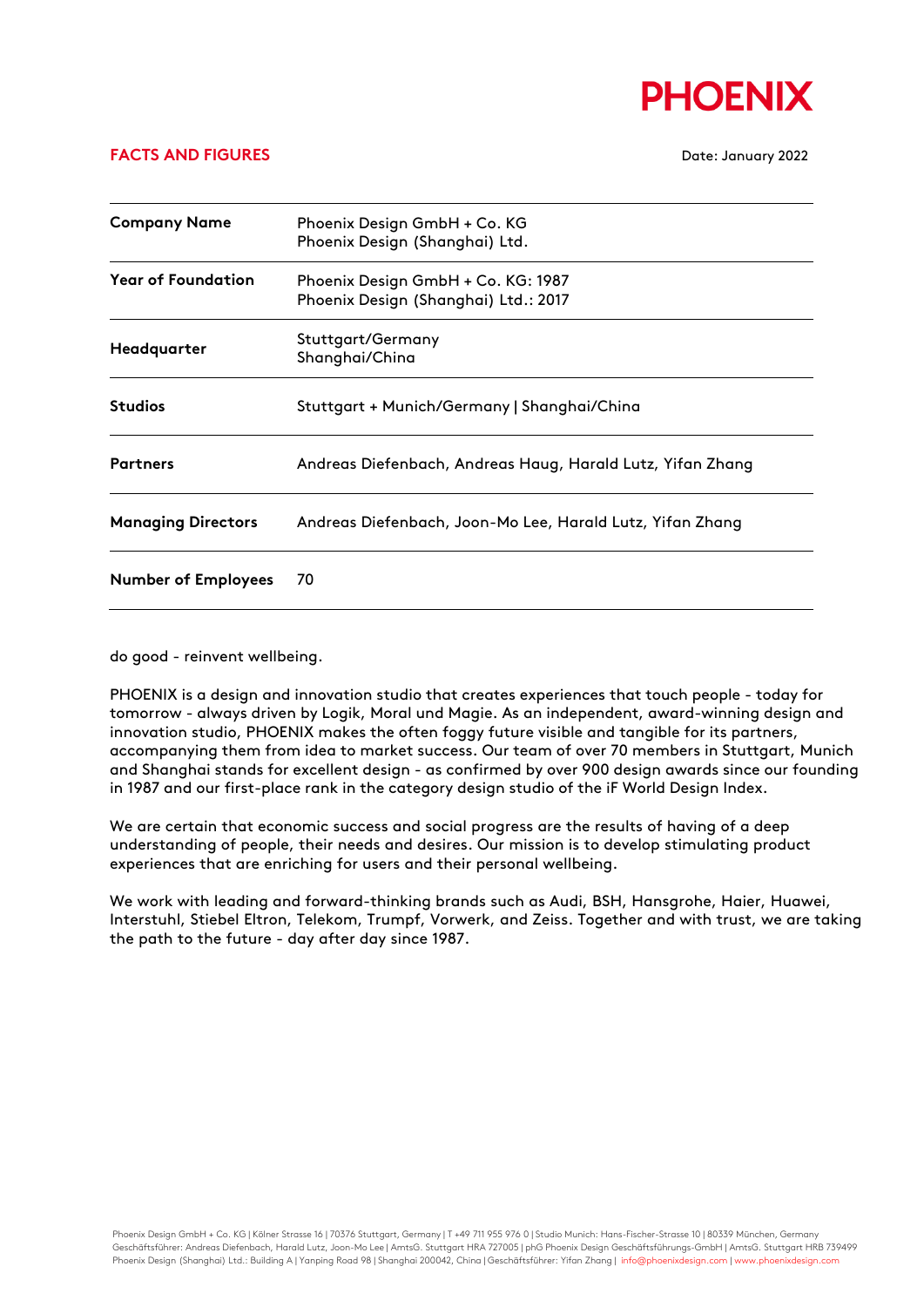## **PHOENIX**

| <b>History</b>    | The careers of founders Andreas Haug and Tom Schönherr are very<br>closely linked to the rise of modern German design. They have turned<br>the design studio they founded in 1987 into one of the first addresses<br>in industrial and product design. "For us it is important to take up and<br>integrate the motivation and goals of our clients who call up on us for<br>providing them with impulses for their strategy. We pay close<br>attention to making the collaboration between client and external<br>team of experts smooth and efficient. We are proud to be able to<br>achieve this time and time again, sometimes forging relationships<br>lasting decades." They have been honoured with the Lucky Strike<br>Award for their lifetime achievement as well as with the German<br>Design Award in the category "Personality" for their overall<br>achievement. After 32 successful years, Andreas Haug and Tom<br>Schönherr handed over the management to the successor generation<br>in March 2019.                      |
|-------------------|------------------------------------------------------------------------------------------------------------------------------------------------------------------------------------------------------------------------------------------------------------------------------------------------------------------------------------------------------------------------------------------------------------------------------------------------------------------------------------------------------------------------------------------------------------------------------------------------------------------------------------------------------------------------------------------------------------------------------------------------------------------------------------------------------------------------------------------------------------------------------------------------------------------------------------------------------------------------------------------------------------------------------------------|
| <b>Services</b>   | Design Consulting (Design Strategy, Innovation Consulting, Brand<br>Consulting, Visual Brand Identity, Portfolio Strategy)   Digital<br><b>Strategy &amp; Design (Digital Strategy Consulting, Digital Product</b><br>Strategy, Digital Business Design, User Engagement Design,<br>Augmented & Virtual Reality, AI & Machine Learning)   Product Design<br>(Corporate Product Design, Industrial Design, CMFP Design,<br>Packaging Design)   UX/UI Design (Interaction Design, Experience-/<br>Service Design, Visual Design, Motion Design, Information-<br>Architecture, App Design, Automotive/Transportation)   Research<br>(Qualitative Research, Ethnographic Research, Trend Research,<br>Evaluation Testing, FutureLab)   Design Engineering (Human Factors,<br>Technical Design, Class-A-Surfacing, CGI)   Prototyping (Design<br>Modelling, Mechanical Prototyping, Interactive Prototyping, Digital<br>Prototyping, Video Prototyping)   Academy (Advanced Concepts,<br>Academic Mentoring, Lectures & Talks, Design Events) |
| with umwerk Group | Development (Web Development, Application Development, App<br>Development, Animation & 3D Modelling, Rapid Prototyping<br>Development & POC, CMS Development, Agile Software Development)<br>  Quality Assurance (Request Management, Deployment, Continuous<br>Integration)   Hosting & Maintenance (Hosting, Managed Server,<br>Managed Infrastructure, Managed Services, DevOps)                                                                                                                                                                                                                                                                                                                                                                                                                                                                                                                                                                                                                                                      |
| Portfolio         | Office chairs and shelf systems, bathroom furniture and sanitary<br>products, computers and robotics, household items and appliances,<br>lifestyle and office accessories, camera lenses, fitness machines,<br>medical technology, luminaire systems, machines, equipment and<br>facility technology, building equipment, energy and heating<br>technology, telecommunication, entertainment electronics                                                                                                                                                                                                                                                                                                                                                                                                                                                                                                                                                                                                                                 |
| <b>Clients</b>    | Audi, Adidas, Arcelik, Axent, Axor, BenQ, Berendsohn, Bimos, Bosch,<br>B/S/H, Casarte, Deli, Delicacy, Duravit, Dürr, Falk, Fraunhofer IPA,<br>Fresenius, Gira, Gigaset, Haier, Hansgrohe, Hewi, Hirschmann,<br>Huawei, Hüppe, Internorm, Interstuhl, Isimat, Jotec, Kaldewei, KaVo,<br>Lamy, Luqel, Laufen, Ledvance, Leitz, LG, Loewe, Marquardt, Metrax,<br>Mercedes-Benz, Midea, Miele, Neff, Osram, Pentair, Puma, Rittal,<br>Ronbow, Samsung, Schindler, Schunk, Selux, Shapes, Sharp, Siemens,                                                                                                                                                                                                                                                                                                                                                                                                                                                                                                                                    |